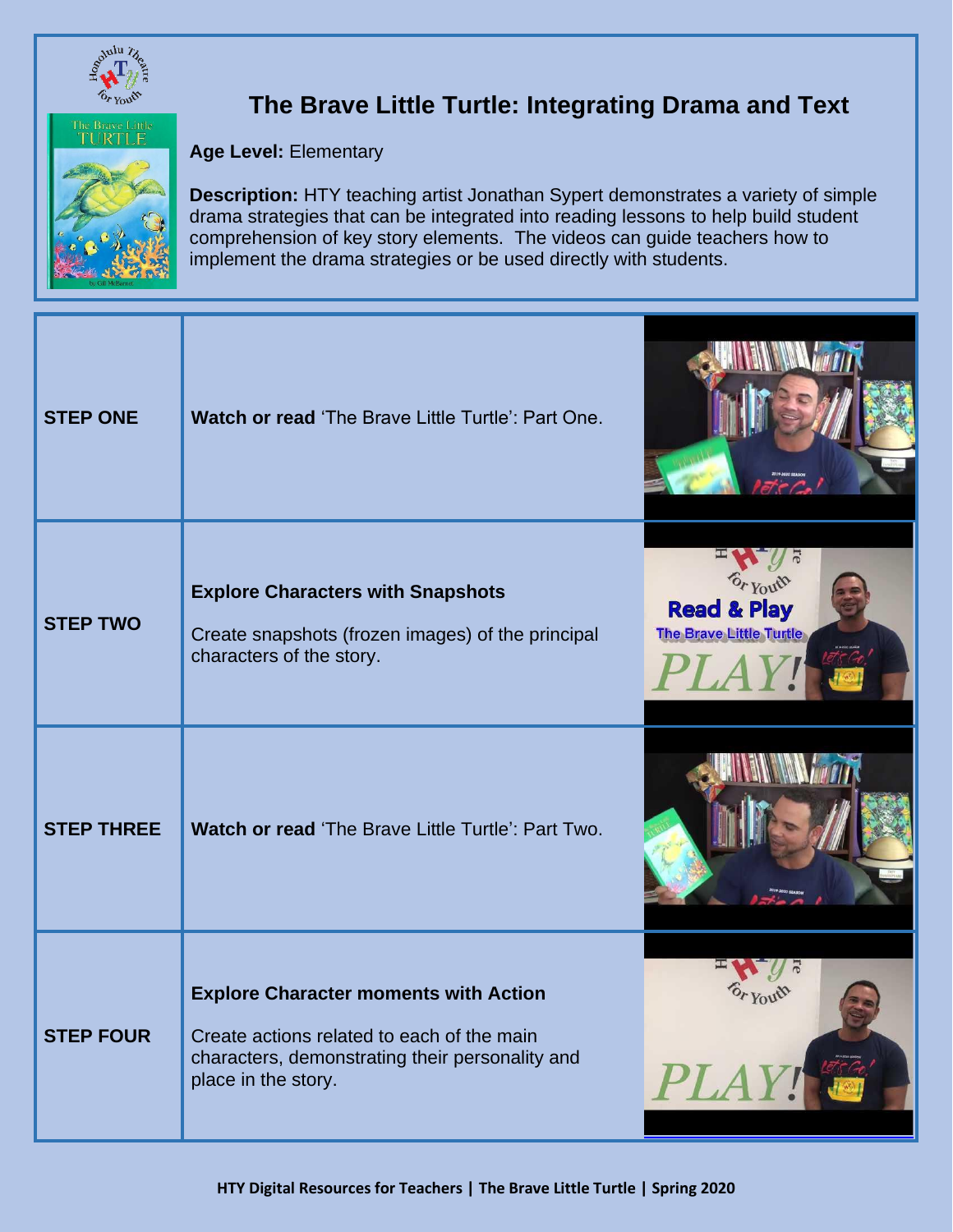| <b>STEP FIVE</b>  | Watch or read 'The Brave Little Turtle': Part Three.                                                                                                            | 2019-2020 SEASOI                                                                                                            |
|-------------------|-----------------------------------------------------------------------------------------------------------------------------------------------------------------|-----------------------------------------------------------------------------------------------------------------------------|
| <b>STEP SIX</b>   | <b>Express Narration to Understand the Problem</b><br>Creatively play with narration to enhance students'<br>understanding of the central problem of the story. | <b>KIDS a</b><br>The humans were throwing<br>tresh into the ocean.                                                          |
| <b>STEP SEVEN</b> | Watch or read 'The Brave Little Turtle': Part Four.                                                                                                             |                                                                                                                             |
| <b>STEP EIGHT</b> | <b>Express Dialogue to Understand the Solution</b><br>Experiment with various ways to express character<br>dialogue while exploring the story's solution.       | <b>fremd</b><br><b>There, Mi pull it offersity</b><br>$\left\lfloor \frac{m-1}{m-1} \right\rfloor$<br>with my strong arms." |
| <b>STEP NINE</b>  | Watch or read 'The Brave Little Turtle': Part Five.                                                                                                             |                                                                                                                             |